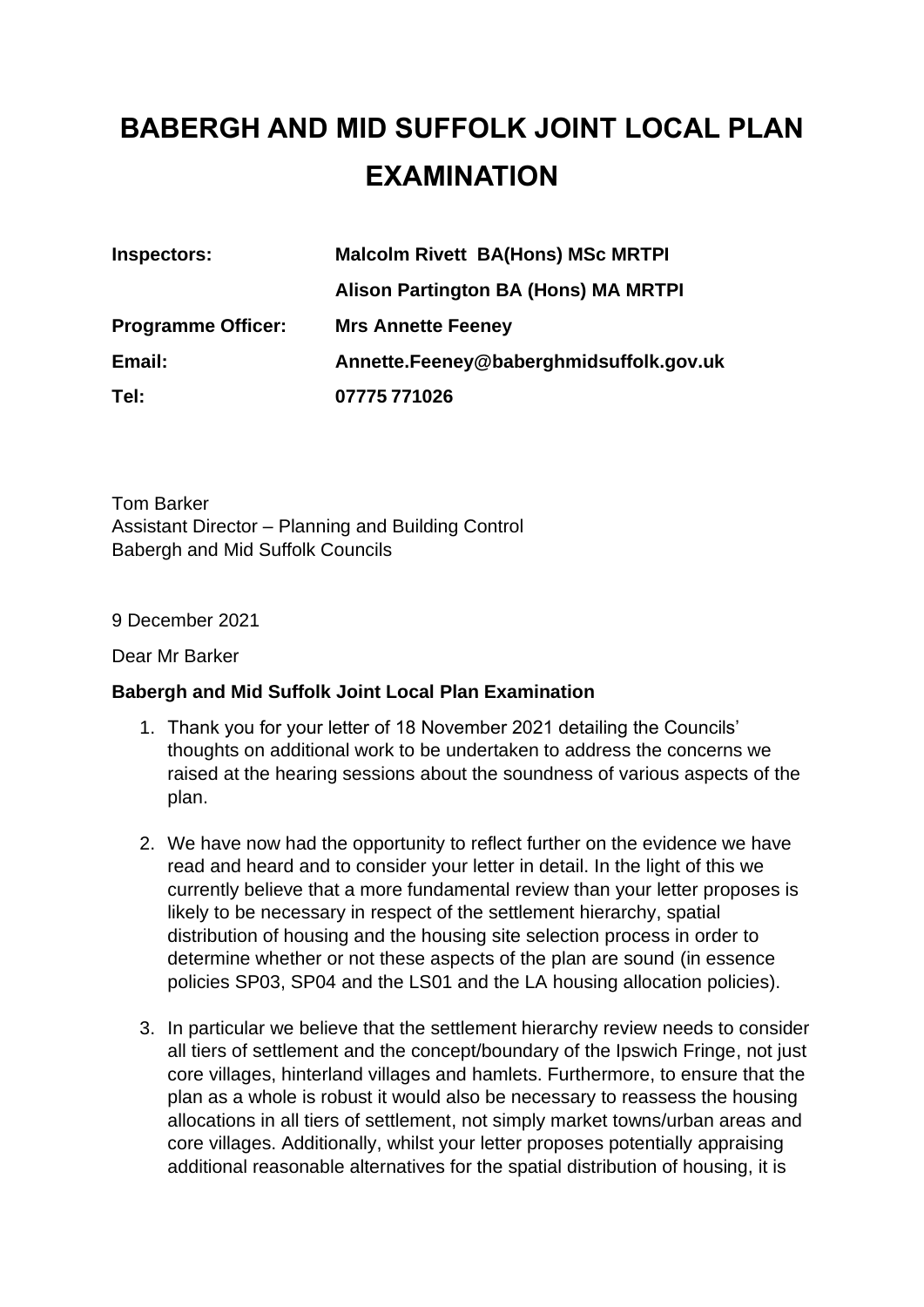not clear how the preferred strategy would be determined and robustly justified against these. You will recall this was a key concern we raised at the Preliminary Matter 4 Hearing Session about the existing Sustainability Appraisal, site selection process and spatial strategy formulation.

- 4. Moreover, as your letter details, significant additional work is also necessary in respect of open space designations (policy LP30) and housing for gypsies, travellers and travelling show-people (policy LP09).
- 5. Based on the indicative timetable in your letter, such work would be likely to take more than a year to carry out which is, in itself, an undesirable delay in the examination. Furthermore, it would leave the examination in an extremely difficult position if it were to be determined at that stage that these crucial aspects of the plan as submitted are not sound. Deleting and adding site allocations often proves to be a complex and difficult process during an examination.
- 6. We recognise that a large proportion of the housing sites allocated in the plan already have either full or outline planning permission. As a result it is very likely that the majority of them will be implemented. However, if these sites appear in the plan as allocations they have a formal planning status of significance if the existing permissions are not implemented. Consequently, notwithstanding the existing permissions, these sites need to be robustly justified in their own right against possible alternative sites and form part of a robust spatial strategy.
- 7. Furthermore, we understand that, across the two districts, around 90% of the housing requirement figure detailed in policy SP01 is already provided for by existing completions, sites under construction, sites with full or outline planning permission, sites with a resolution to grant planning permission subject to s106 agreement, allocations in made Neighbourhood Plans and the, reasonable, allowance for 1,000 windfall dwellings. This unusual situation means that demonstrating a supply of developable housing land for the vast majority of the plan's overall housing requirement figure is, for some years to come, unlikely to be dependent on the allocation of the housing sites included in the submitted plan.
- 8. Whilst we cannot reach final conclusions on the other aspects and policies of the plan at this stage (pending consultation on Main Modification and further SA/HRA work), we anticipate that, subject to the Main Modifications discussed at the hearing sessions, it is likely that we will be able to find them sound.
- 9. On this basis and subject to detailed discussion and consultation and necessary alteration to the Councils' Local Development Schemes, we currently consider that the most appropriate way forward would be to: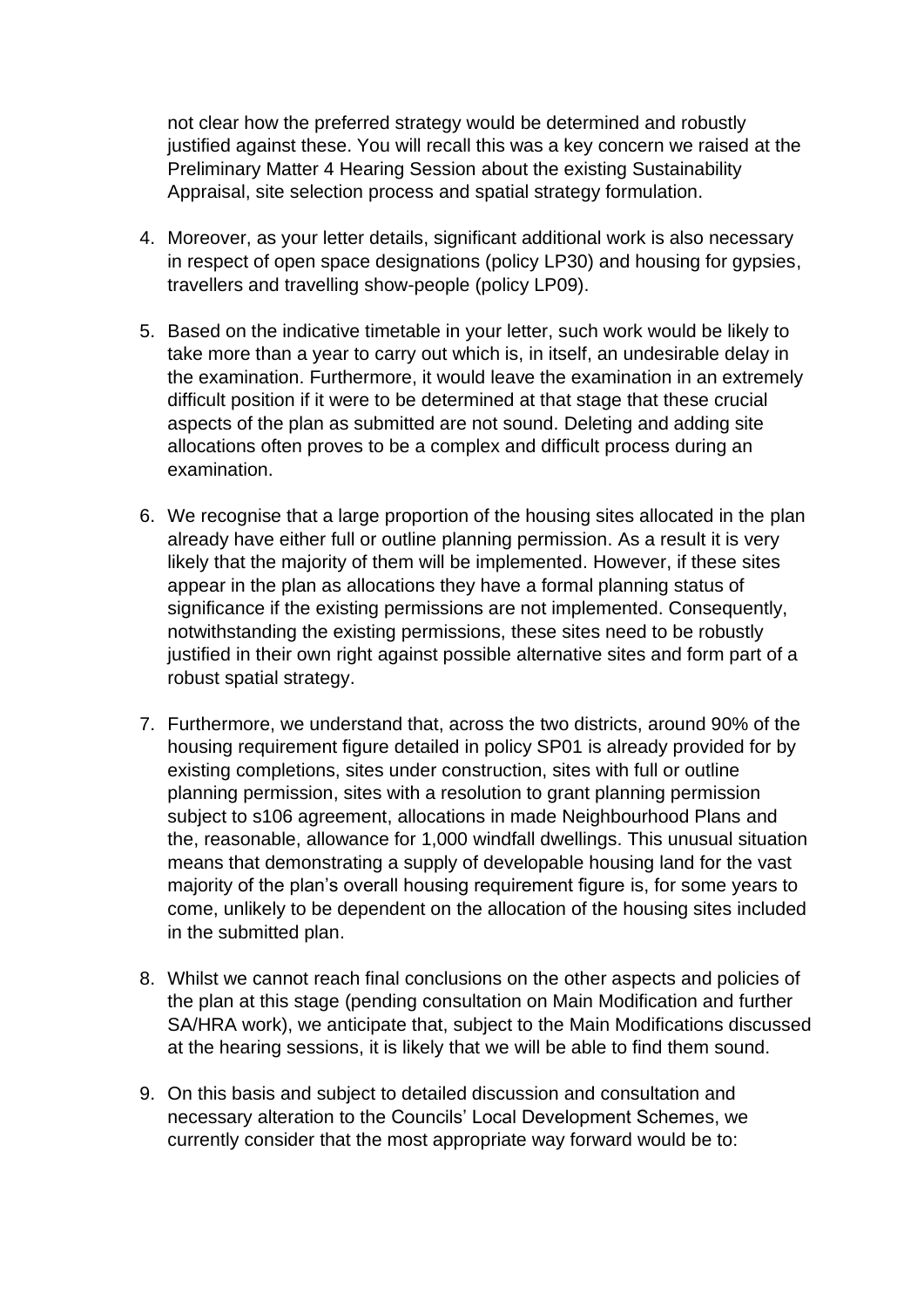- Delete policies SP04, LP09, LP30 and the LS01 and LA housing allocation policies;
- Retain the settlement boundaries in the current (as opposed to proposed) policies map;
- Significantly modify policies SP03 and LP01 to make clear where new housing development will be permitted;
- Retain the open space designations included in the current (as opposed to proposed) policies map and retain as "saved" the relevant open space policies in the extant plans;
- Include in the plan a positively-worded policy, consistent with the PPTS, against which any applications for accommodation for gypsies, travellers and travelling show-people can be assessed;
- Modify the remaining policies in line with the discussions held at the hearing sessions.
- 10.In essence the plan would be a "Part 1" local plan, to be followed by the preparation and adoption of a "Part 2" local plan as soon as possible. The "Part 2" plan (and associated policies map alterations) would be likely to include:
	- An up-to-date, robust settlement hierarchy;
	- A spatial distribution for any housing allocations included insofar as are necessary to provide flexibility and ensure that the plan period housing requirement can be met;
	- Consequent housing requirement figures for Neighbourhood Plan areas;
	- Up-to-date and robustly justified settlement boundaries reflecting commitments and allocations;
	- Robustly justified open space designations and a relevant development management policy;
	- An up-to-date assessment of need for accommodation for Gypsies, Travellers and Travelling show-people and, if necessary, allocations to provide for this need.

Other matters may also need to be addressed dependent on the circumstances at the time and the extent to which the evidence base is up-todate.

- 11.In essence the preparation of the Part 2 plan would involve the same work detailed in paragraph 2 above, but could be undertaken, outside the constraints and difficulties of a "live" local plan examination, and with the benefit of an up to date plan in place setting out a housing requirement figure and development management policies.
- 12.We would like to discuss this proposed way forward (and the precise Main Modifications which would be necessary to achieve it) at the Exploratory Meeting on 16 December 2021, but in the meantime feel free to contact us with any initial thoughts you have. However, at this stage we are not seeking,